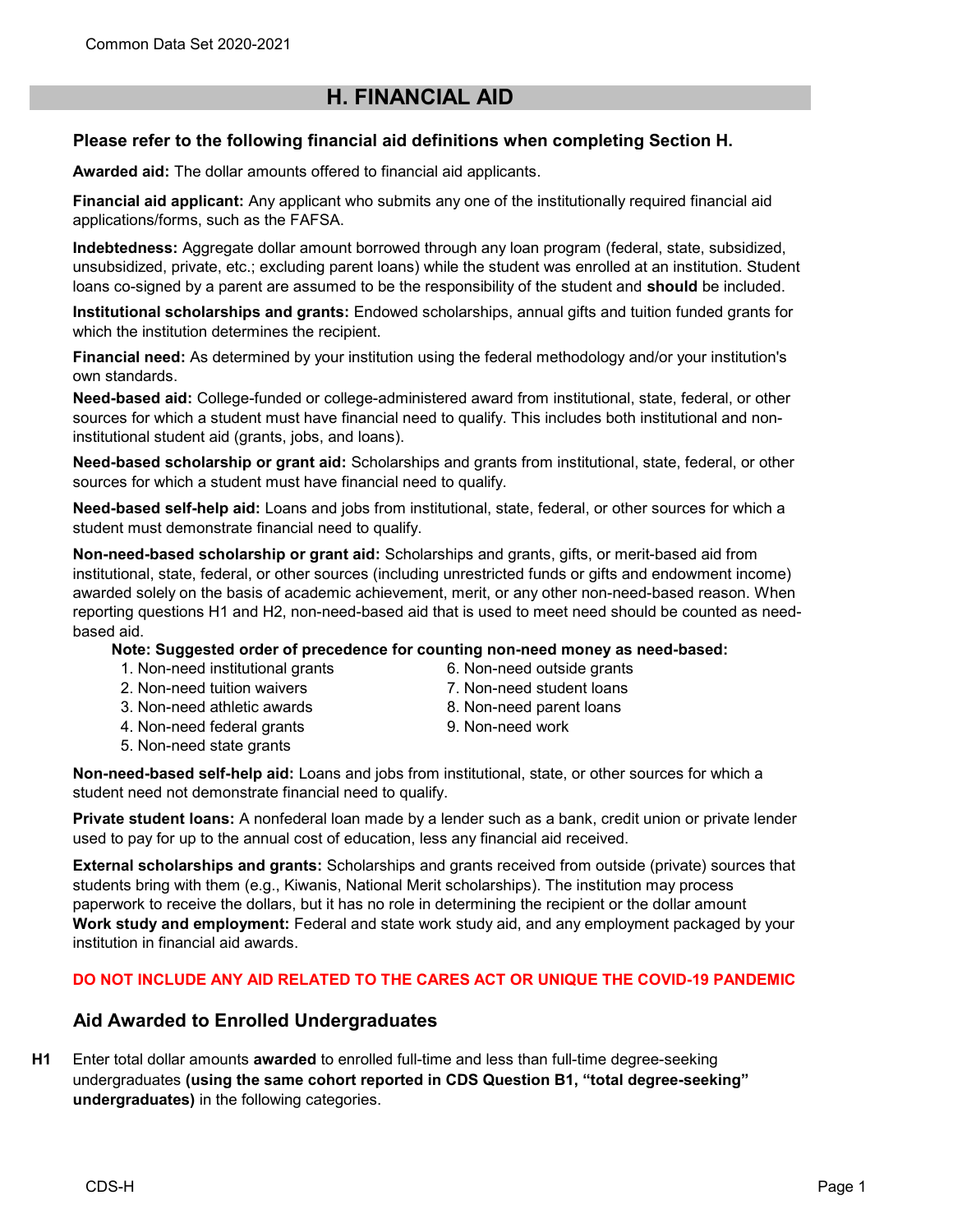- If the data being reported are final figures for the 2019-2020 academic year (see the next item below), use the 2019-2020 academic year's CDS Question B1 cohort.
- Include aid awarded to international students (i.e., those not qualifying for federal aid).
- Aid that is non-need-based but that was used to meet need should be reported in the need-based aid column.
- For a suggested order of precedence in assigning categories of aid to cover need, see the entry for "non-
- Do NOT include any aid related to the CARES Act or unique to the COVID-19 pandemic.

|                                                                                                               | 2020-2021<br>estimated | 2019-2020 Final |
|---------------------------------------------------------------------------------------------------------------|------------------------|-----------------|
| Indicate the academic year for which data are reported for <b>items H1</b> ,<br><b>H2. H2A. and H6 below:</b> |                        |                 |

Which needs-analysis methodology does your institution use in awarding institutional aid? (Formerly H3)

Both FM and IM Federal methodology (FM) Institutional methodology (IM)

x

|                                                                                                                                    | Need-based<br>(Include non-<br>need-based aid<br>use to meet<br>need.) | Non-need-<br>based<br>(Exclude non-<br>need-based aid<br>use to meet<br>need.) |
|------------------------------------------------------------------------------------------------------------------------------------|------------------------------------------------------------------------|--------------------------------------------------------------------------------|
| <b>Scholarships/Grants</b>                                                                                                         |                                                                        |                                                                                |
| Federal                                                                                                                            | 2303608                                                                |                                                                                |
| State all states, not only the state in which your institution is located                                                          | 590306                                                                 | 464969                                                                         |
| Institutional: Endowed scholarships, annual gifts and tuition<br>funded grants, awarded by the college, excluding athletic aid and |                                                                        |                                                                                |
| tuition waivers (which are reported below).                                                                                        | 18395177.25                                                            | 24767970.59                                                                    |
| Scholarships/grants from external sources (e.g. Kiwanis,                                                                           |                                                                        |                                                                                |
| National Merit) not awarded by the college                                                                                         | 812264.78                                                              | 952769.01                                                                      |
| <b>Total Scholarships/Grants</b>                                                                                                   | \$22,101,356                                                           | \$26,185,709                                                                   |
| Self-Help                                                                                                                          |                                                                        |                                                                                |
| Student loans from all sources (excluding parent loans)                                                                            | 8590985                                                                | \$7,492,399                                                                    |
| Federal Work-Study                                                                                                                 | \$1,919,614                                                            |                                                                                |
| State and other (e.g., institutional) work-study/employment (Note:                                                                 |                                                                        |                                                                                |
| Excludes Federal Work-Study captured above.)                                                                                       | \$150,743                                                              | \$964,770                                                                      |
| <b>Total Self-Help</b>                                                                                                             | \$10,661,342                                                           | \$8,457,169                                                                    |
| <b>Parent Loans</b>                                                                                                                | \$6,325,355                                                            | \$15,560,402                                                                   |
| <b>Tuition Waivers</b><br>Note: Reporting is optional. Report tuition waivers in this row if you                                   |                                                                        |                                                                                |
| choose to report them. Do not report tuition waivers elsewhere.                                                                    | \$1,077,758                                                            | \$2,542,710                                                                    |
| <b>Athletic Awards</b>                                                                                                             | \$3,679,642                                                            | \$4,638,689                                                                    |

- H2 Number of Enrolled Students Awarded Aid: List the number of degree-seeking full-time and less-thanfull-time undergraduates who applied for and were awarded financial aid from any source.
	- Aid that is non-need-based but that was used to meet need should be counted as need based aid.
	- Numbers should reflect the cohort awarded the dollars reported in H1.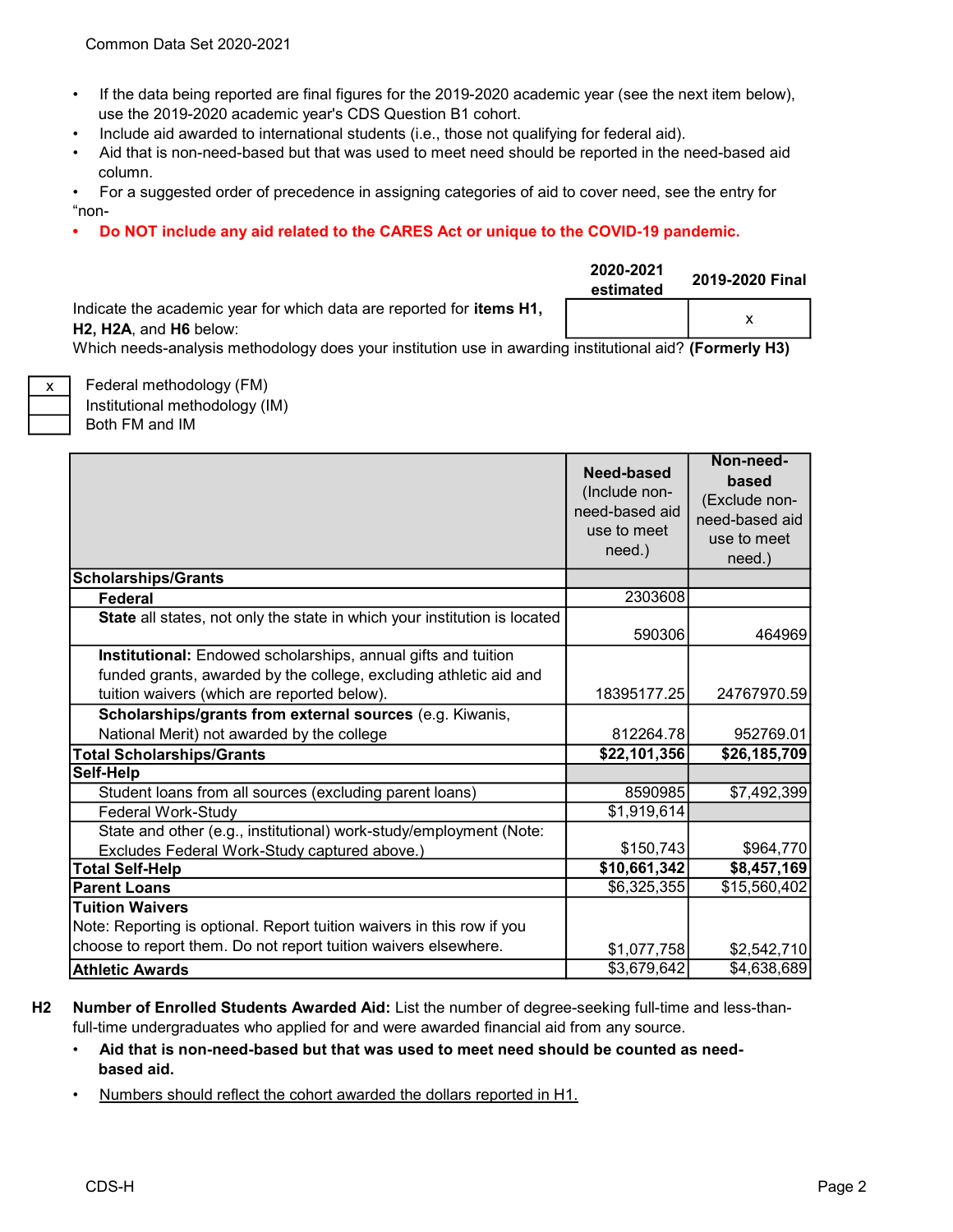• In the chart below, students may be counted in more than one row, and full-time freshmen should also be counted as full-time undergraduates.

#### • Do NOT include any aid related to the CARES Act or unique to the COVID-19 pandemic.

|                |                                                                                                                                                                                                                                                                                              | <b>First-time Full-</b><br>time Freshmen | <b>Full-time</b><br><b>Undergrad</b><br>(Incl. Fresh) | <b>Less Than</b><br><b>Full-time</b><br><b>Undergrad</b> |
|----------------|----------------------------------------------------------------------------------------------------------------------------------------------------------------------------------------------------------------------------------------------------------------------------------------------|------------------------------------------|-------------------------------------------------------|----------------------------------------------------------|
| A              | Number of degree-seeking undergraduate students<br>(CDS Item B1 if reporting on Fall 2020 cohort)                                                                                                                                                                                            | 900                                      | 3508                                                  | 77                                                       |
| B              | Number of students in line a who applied for need-<br>based financial aid                                                                                                                                                                                                                    | 722                                      | 2098                                                  | 30                                                       |
| $\mathbf{C}$   | Number of students in line <b>b</b> who were determined to<br>have financial need                                                                                                                                                                                                            | 443                                      | 1464                                                  | 22                                                       |
| $\overline{D}$ | Number of students in line c who were awarded any<br>financial aid                                                                                                                                                                                                                           | 443                                      | 1464                                                  | 22                                                       |
| E              | Number of students in line <b>d</b> who were awarded any<br>need-based scholarship or grant aid                                                                                                                                                                                              | 443                                      | 1439                                                  | 14                                                       |
| F              | Number of students in line d who were awarded any<br>need-based self-help aid                                                                                                                                                                                                                | 292                                      | 1065                                                  | 20                                                       |
| G              | Number of students in line <b>d</b> who were awarded any<br>non-need-based scholarship or grant aid                                                                                                                                                                                          | 134                                      | 340                                                   | 1                                                        |
| н              | Number of students in line d whose need was fully met<br>(exclude PLUS loans, unsubsidized loans, and private<br>alternative loans)                                                                                                                                                          | 139                                      | 403                                                   |                                                          |
|                | On average, the percentage of need that was met of<br>students who were awarded any need-based aid.<br>Exclude any aid that was awarded in excess of need as<br>well as any resources that were awarded to replace<br>EFC (PLUS loans, unsubsidized loans, and private<br>alternative loans) | 86.6%                                    | 76.9%                                                 | 35.1%                                                    |
| IJ             | The average financial aid package of those in line d.<br>Exclude any resources that were awarded to replace<br>EFC (PLUS loans, unsubsidized loans, and private<br>alternative loans)                                                                                                        | \$<br>23,055                             | \$<br>22,795                                          | \$9,128                                                  |
| K              | Average need-based scholarship and grant award of<br>those in line e                                                                                                                                                                                                                         | \$<br>18,453                             | \$17,936                                              | \$8,390                                                  |
|                | Average need-based self-help award (excluding PLUS<br>loans, unsubsidized loans, and private alternative<br>loans) of those in line f                                                                                                                                                        | \$5,345                                  | 6,028<br>\$                                           | 4,070<br>\$                                              |
| M              | Average need-based loan (excluding PLUS loans,<br>unsubsidized loans, and private alternative loans) of<br>those in line f who were awarded a need-based loan                                                                                                                                | \$<br>3,210                              | 3,947<br>\$                                           | \$<br>3,263                                              |

H2A Number of Enrolled Students Awarded Non-need-based Scholarships and Grants: List the number of degree-seeking full-time and less-than-full-time undergraduates who had no financial need and who were awarded institutional non-need-based scholarship or grant aid.

• Numbers should reflect the cohort awarded the dollars reported in H1.

• In the chart below, students may be counted in more than one row, and full-time freshmen should also be

#### • Do NOT include any aid related to the CARES Act or unique to the COVID-19 pandemic.

|                                                                                                                                                                                                                      | <b>First-time</b><br><b>Full-time</b><br><b>Freshmen</b> | <b>Full-time</b><br><b>Undergrad</b><br>(Incl. Fresh.) | <b>Less Than</b><br><b>Full-time</b><br><b>Undergrad</b> |
|----------------------------------------------------------------------------------------------------------------------------------------------------------------------------------------------------------------------|----------------------------------------------------------|--------------------------------------------------------|----------------------------------------------------------|
| N Number of students in line a who had no financial need<br>Iand who were awarded institutional non-need-based.<br>scholarship or grant aid (exclude those who were<br>awarded athletic awards and tuition benefits) | 422                                                      | 1741                                                   |                                                          |
| O Average dollar amount of institutional non-need-based<br>scholarship and grant aid awarded to students in line n                                                                                                   | 15,028<br>\$.                                            | 13,207                                                 | \$7,453                                                  |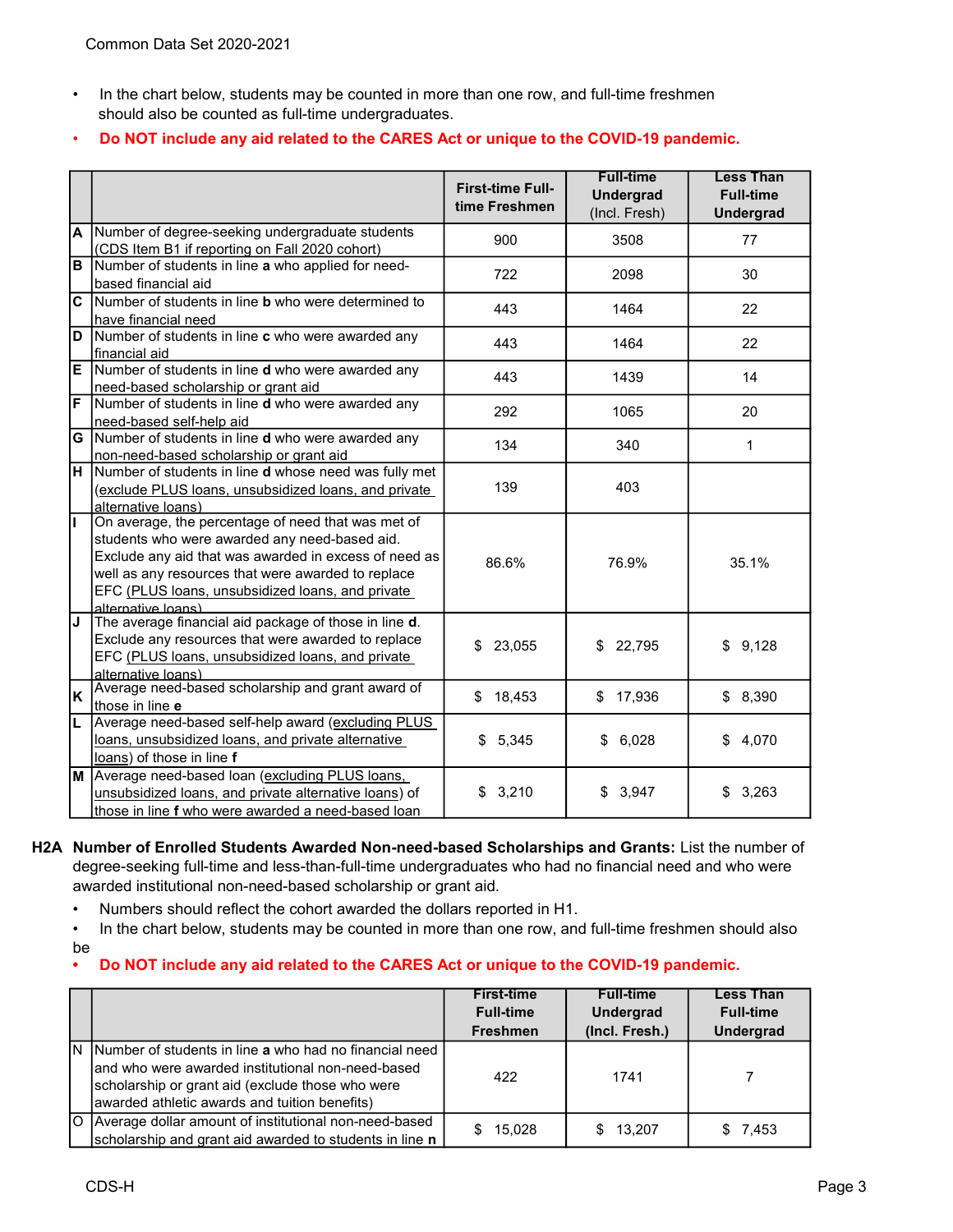| P | Number of students in line a who were awarded an<br>institutional non-need-based athletic scholarship or<br>Iarant                     | 27       | 158      |  |
|---|----------------------------------------------------------------------------------------------------------------------------------------|----------|----------|--|
|   | Q Average dollar amount of institutional non-need-based<br>athletic scholarships and grants awarded to students in  <br>lline <b>p</b> | \$22.072 | \$26.720 |  |

### Note: These are the graduates and loan types to include and exclude in order to fill out CDS H4 and H5.

Include:

- 2020 undergraduate class: all students who started at your institution as first-time students and received a bachelor's degree between July 1, 2019 and June 30, 2020.
- Only loans made to students who borrowed while enrolled at your institution.
- Co-signed loans.

**Exclude** 

- Students who transferred in.
- Money borrowed at other institutions.
- Parent loans
- Students who did not graduate or who graduated with another degree or certificate (but no bachelor's degree).
- Any aid related to the CARE Act or unique the COVID-19 pandemic.
- H4 Provide the number of students in the 2020 undergraduate class who started at your institution as first-time students and received a bachelor's degree between July 1, 2019 and June 30, 2020. Exclude students who transferred into your institution.

740

#### H5. Number and percent of students in class (defined in H4 above) borrowing from federal, non-federal, and any loan sources, and the average (or mean) amount borrowed.

- The "Average per-undergraduate-borrower cumulative principal borrowed," is designed to provide better information about student borrowing from federal and nonfederal (institutional, state, commercial) sources.
- The numbers, percentages, and averages for each row should be based only on the loan source specified for the particular row. For example, the federal loans average (row b) should only be the cumulative average of federal loans and the private loans average (row e) should only be the cumulative average of private loans.

|                     |                  |                 | Average per-    |
|---------------------|------------------|-----------------|-----------------|
|                     | Number in the    | Percent of the  | undergraduate-  |
|                     |                  | class (defined  | borrower        |
|                     | class (defined   | above) who      | cumulative      |
|                     | in H4 above)     | borrowed from   | principal       |
| Source/Type of Loan | who borrowed     | the types of    | borrowed from   |
|                     | from the types   | loans specified | the types of    |
|                     | of loans         | in the first    | loans specified |
|                     | specified in the | column          | in the first    |
|                     | first column     | (nearest 1%)    | column          |
|                     |                  |                 | (nearest \$1)   |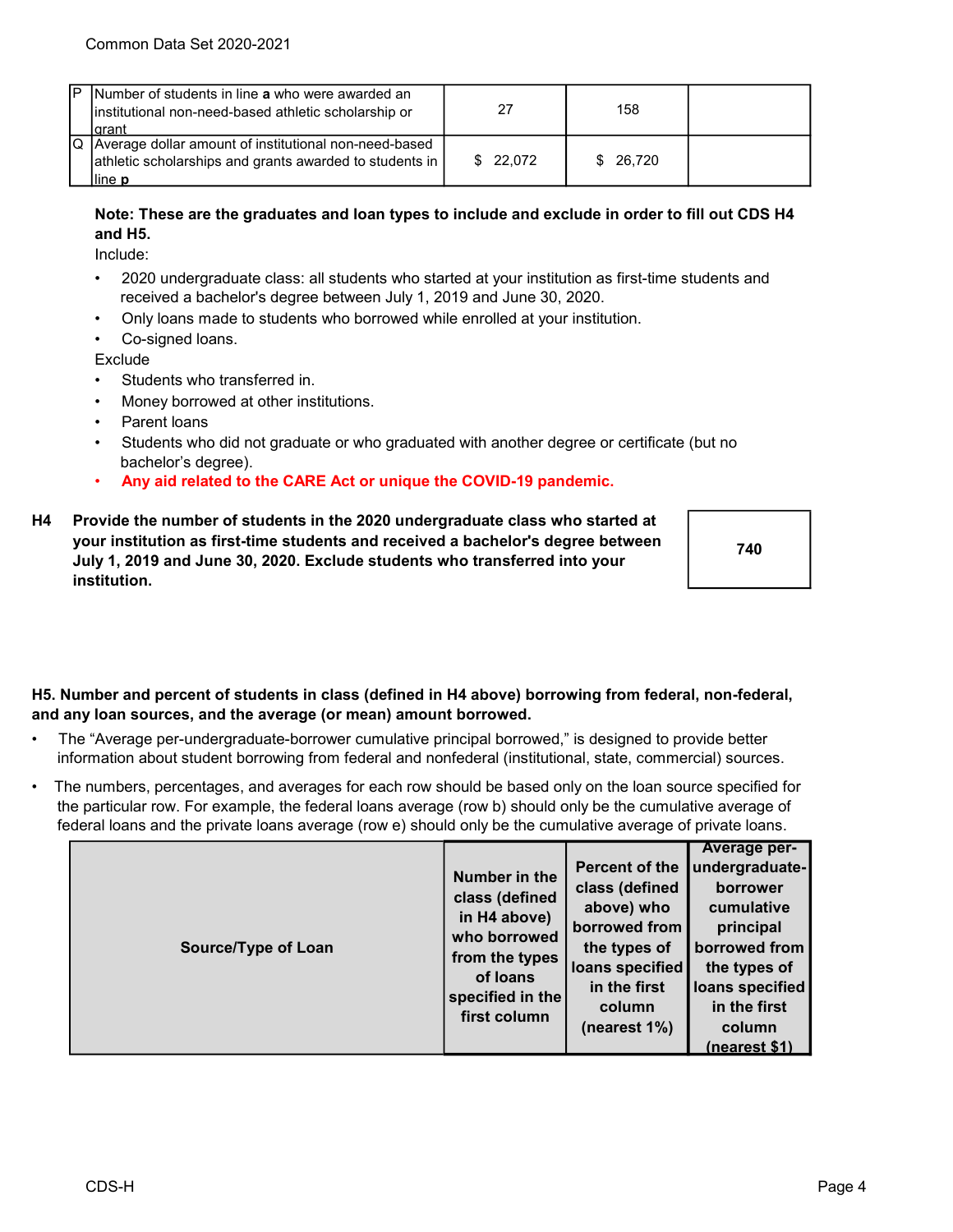| IA.                                | Any Ioan program: Federal Perkins, Federal Stafford<br>Subsidized and Unsubsidized, institutional, state,<br>private loans that your institution is aware of, etc.<br>Include both Federal Direct Student Loans and Federal<br>Family Education Loans. | 295           | 27.00%   | \$29,762 |
|------------------------------------|--------------------------------------------------------------------------------------------------------------------------------------------------------------------------------------------------------------------------------------------------------|---------------|----------|----------|
| B                                  | Federal Ioan programs: Federal Perkins, Federal<br>Stafford Subsidized and Unsubsidized. Include both<br>Federal Direct Student Loans and Federal Family<br><b>Education Loans.</b>                                                                    | 285<br>27.00% |          | \$19,394 |
| C.<br>Institutional loan programs. |                                                                                                                                                                                                                                                        | 5             | $0.60\%$ | \$7,200  |
| D                                  | State Ioan programs.                                                                                                                                                                                                                                   |               | $0.00\%$ | \$0      |
| E.                                 | Private student loans made by a bank or lender.                                                                                                                                                                                                        | 68            | 2.00%    | \$47,300 |

# Aid to Undergraduate Degree-seeking Nonresident Aliens

### • Report numbers and dollar amounts for the same academic year checked in item H1

H6 Indicate your institution's policy regarding institutional scholarship and grant aid for undergraduate degreeseeking nonresident aliens:

| х |
|---|
|   |

Institutional need-based scholarship or grant aid is available Institutional non-need-based scholarship or grant aid is available

Institutional scholarship or grant aid is not available

| If institutional financial aid is available for undergraduate degree-seeking nonresident<br>aliens, provide the number of undergraduate degree-seeking nonresident aliens who |           |
|-------------------------------------------------------------------------------------------------------------------------------------------------------------------------------|-----------|
| were awarded need-based or non-need-based aid:                                                                                                                                | 35        |
| Average dollar amount of institutional financial aid awarded to undergraduate degree-<br>seeking nonresident aliens:                                                          | \$26,315  |
| Total dollar amount of institutional financial aid awarded to undergraduate degree-<br>seeking nonresident aliens:                                                            | \$921,009 |
|                                                                                                                                                                               |           |

H7 Check off all financial aid forms nonresident alien first-year financial aid applicants must submit:

| Institution's own financial aid form              |
|---------------------------------------------------|
| <b>CSS/Financial Aid PROFILE</b>                  |
| International Student's Financial Aid Application |
| International Student's Certification of Finances |
| Other (specify):                                  |
|                                                   |

# Process for First-Year/Freshman Students

H8 Check off all financial aid forms domestic first-year (freshman) financial aid applicants must submit:

x x

FAFSA Institution's own financial aid form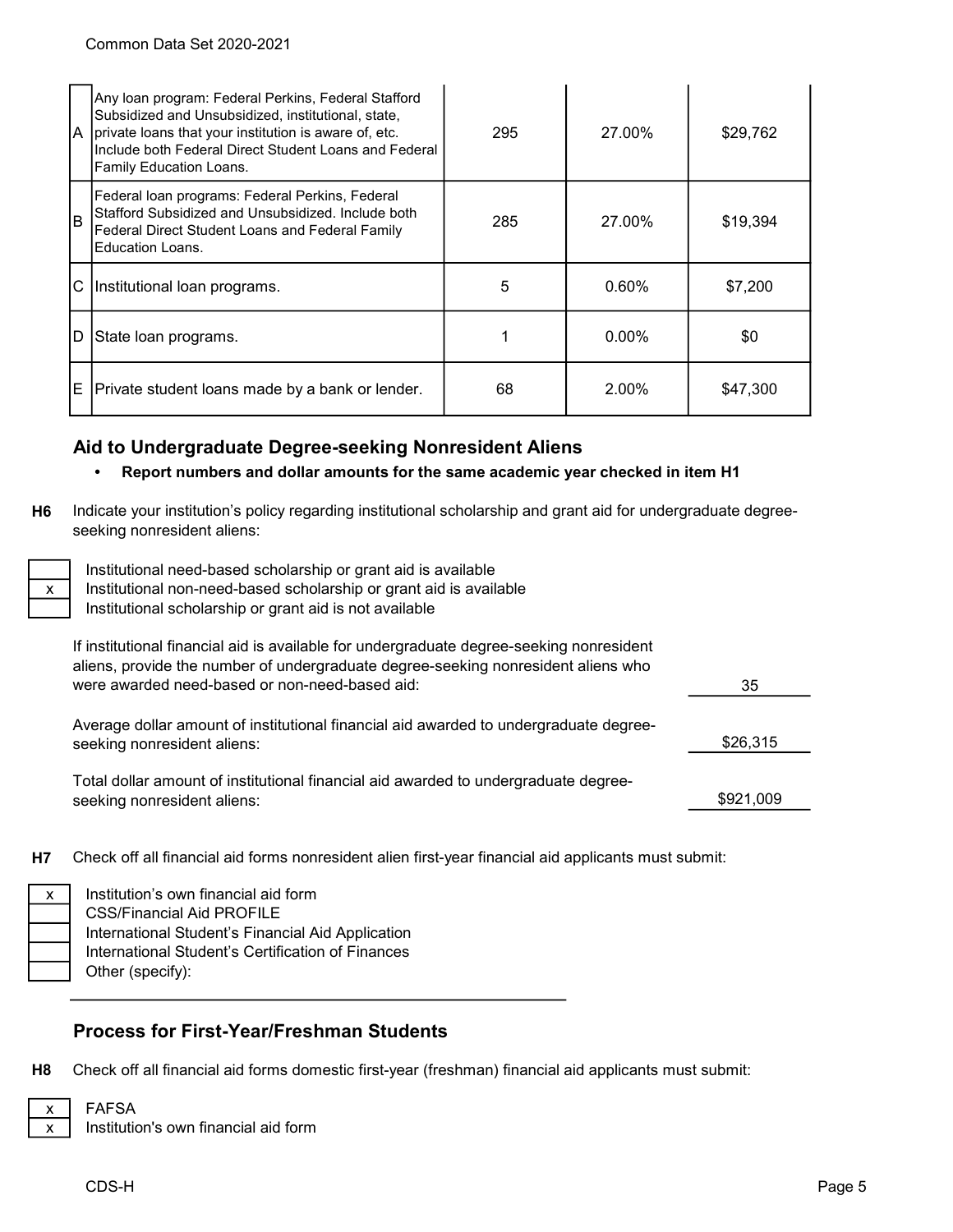|   | <b>CSS/Financial Aid PROFILE</b> |
|---|----------------------------------|
| x | State aid form                   |
|   | <b>Noncustodial PROFILE</b>      |
|   | <b>Business/Farm Supplement</b>  |
|   | Other (specify):                 |

H9 Priority date for filing required financial aid forms: 15-Jul Deadline for filing required financial aid forms: end of term H10 Indicate notification dates for first-year (freshman) students (answer a or b): a) Students notified on or about (date): 15-Mar Indicate filing dates for first-year (freshman) students: No deadline for filing required forms (applications processed on a rolling basis)

> b) Students notified on a rolling basis: Yes No

If yes, starting date:

H11 Indicate reply dates:

|            | Students must reply by (date): |  |
|------------|--------------------------------|--|
| lor within | weeks of notification.         |  |

### Types of Aid Available

Please check off all types of aid available to undergraduates at your institution:

#### H12 Loans

| х | Direct Subsidized Stafford Loans                  |
|---|---------------------------------------------------|
| x | Direct Unsubsidized Stafford Loans                |
| x | Direct PLUS Loans                                 |
|   | <b>Federal Perkins Loans</b>                      |
| x | <b>Federal Nursing Loans</b>                      |
| x | State Loans                                       |
| x | College/university loans from institutional funds |
| х | Other (specify):                                  |
|   | Private education loans                           |

#### H13 Need Based Scholarships and Grants

| x            | <b>Federal Pell</b>                                                  |
|--------------|----------------------------------------------------------------------|
| $\mathsf{x}$ | <b>SEOG</b>                                                          |
| X            | State scholarships/grants                                            |
| х            | Private scholarships                                                 |
| X            | College/university scholarship or grant aid from institutional funds |
| X            | United Negro College Fund                                            |
| X            | <b>Federal Nursing Scholarship</b>                                   |
|              | Other (specify):                                                     |